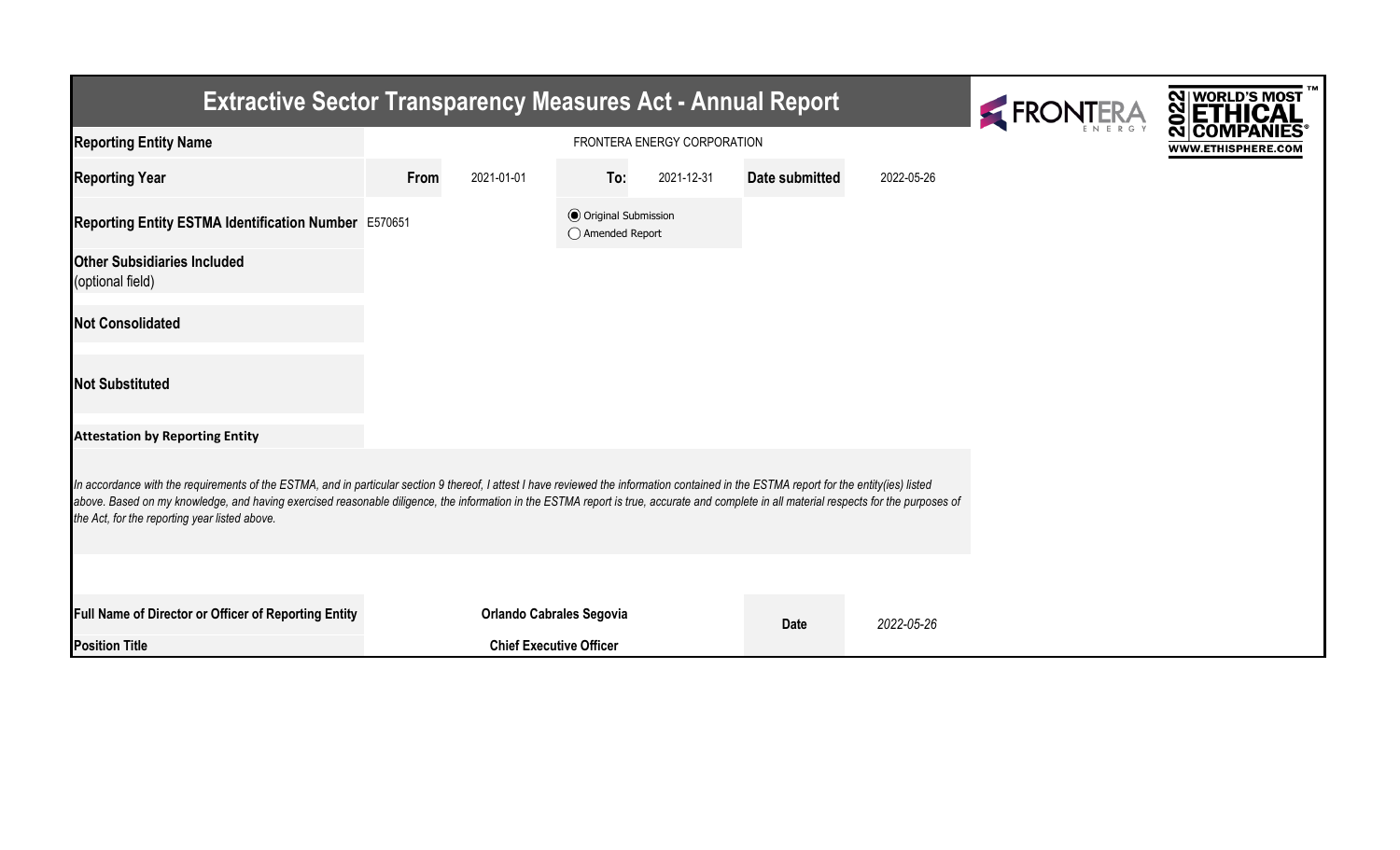| To:<br><b>Reporting Year</b><br>From:<br>2021-01-01<br>2021-12-31<br>FRONTERA ENERGY CORPORATION<br>Currency of the Report USD<br><b>Reporting Entity Name</b><br><b>Reporting Entity ESTMA</b><br>E570651<br><b>Identification Number</b><br><b>Subsidiary Reporting Entities (if</b><br>necessary)<br><b>Payments by Payee</b><br>Departments, Agency, etc<br><b>Total Amount paid to</b><br>Infrastructure<br>Notes $(3,4)$<br>within Payee that Received<br>Country<br>Payee Name <sup>1</sup><br><b>Taxes</b><br>Fees<br><b>Production Entitlements</b><br><b>Bonuses</b><br><b>Dividends</b><br><b>Royalties</b><br>mprovement Payments<br>Payee<br>Payments<br>payments of US\$65.1 million equivalent to 1.1 Mmboe)<br>- Direccion de Impuestos y Aduana Nacionales<br>8,270,000<br>71,850,000<br>27,220,000<br>107.340.000<br>Colombia<br>Government of Colombia<br>Fondo Nacional Ambiental<br>- Servicio Geologico Colombiano<br>- Others<br>150,000<br>690,000<br>840.000<br>Colombia<br>Municipality Puerto Gaitan<br>540,000<br>Colombia<br>Indigenous Community La Campana<br>540,000<br>240,000<br>170,000<br>Colombia<br>Municipality San Luis de Palenque<br>410,000<br>80,000<br>100,000<br>220,000<br>400.000<br>Colombia<br>Municipality Cabuyaro<br>Colombia<br>60,000<br>250,000<br>310.000<br><b>Municipality Trinidad</b><br>50,000<br>120,000<br>90,000<br>260,000<br>Colombia<br>Municipality Orocue<br>10,000<br>100,000<br>40,000<br>150,000<br>Colombia<br>Municipality Mani<br>10,000<br>10,000<br>120,000<br>140.000<br>Colombia<br>Municipality Villanueva<br>Colombia<br>Municipality San Pedro<br>110,000<br>110,000<br>110,000<br>110.000<br>Colombia<br><b>Bogota District Capital</b><br>20,000<br>80,000<br>Colombia<br>Municipality El Espinal<br>100,000<br>80,000<br>100,000<br>Colombia<br>Municipality Tauramena<br>20,000<br>60,000<br>40,000<br>Colombia<br>100,000<br><b>Municipality Guaduas</b><br>Colombia<br>40,000<br>50,000<br>90,000<br>Municipality Paz de Ariporo<br>90,000<br>90,000<br>Colombia<br>Vencedor Piriri Community<br>Tributaria<br>640,000<br>30,000<br>Peru<br>Government of Peru<br>1,480,000<br>2,150,000 - Perupetro S.A.<br>- Marina de Guerra del Peru<br>-Organismo de Evaluación y Fiscalización Ambiental<br>640,000<br>640.000<br>Peru<br>Native Community of Antioquia<br>540,000<br>540,000<br>Peru<br>Native Community of Servicios Agropecuarios Jose Olaya<br>Peru<br>Native Community of 12 de Octubre<br>280,000<br>280.000<br>270,000<br>Peru<br>Native Community of Nuevo Andoas Pastaza<br>270,000<br>260,000<br>260,000<br>Peru<br>Community of Titiyacu<br>260,000<br>260.000<br>Peru<br>Native Community of Los Jardines<br>260,000<br>260.000<br>Peru<br>Community of Antioquia<br>230,000<br>Peru<br>Community of Los Jardines<br>230,000<br>Peru<br>230,000<br>230.000<br>Community of Pampa Hermosa<br>Community of 12 de Octubre<br>120,000<br>120.000<br>Peru<br>80,000<br>20,000<br>Peru<br>Community of Nueva Jerusalen<br>100,000<br>Peru<br>90,000<br>90,000<br>Native Community of Porvenir<br>Peru<br>80,000<br>80,000<br>Native Community of Servicios Generales Nueva Jerusalen<br>Native Community of Achuares<br>80,000<br>80.000<br>Peru<br>190,000<br>50,000<br>Ecuador<br>Government of Ecuador<br>240.000<br>Reporting Entity has grouped together departments, ministries, trusts, boards, commissions, corporations, bodies or other authorities that perform or are established to perform a power, duty or function on behalf of a part<br>All amounts are reported in United States (U.S.) dollars, the reporting currency of the reporting entity. Payments denominated in currencies other than US dollars are translated for this report at the exchange rate in effe<br>1 COP = 0.0003743 USD<br><b>Additional Notes:</b><br>1 PEN = 0.3889096 USD<br>Royalties paid in kind have been valued at monthly adjusted realized price. All other payments in kind and infrastructure improvements are reported at historical cost. | Extractive Sector Transparency Measures Act - Annual Report |                                                                                                                                                                                                                                 |  |  |  |  |  |  |  |  |  |                                                                 |  |
|--------------------------------------------------------------------------------------------------------------------------------------------------------------------------------------------------------------------------------------------------------------------------------------------------------------------------------------------------------------------------------------------------------------------------------------------------------------------------------------------------------------------------------------------------------------------------------------------------------------------------------------------------------------------------------------------------------------------------------------------------------------------------------------------------------------------------------------------------------------------------------------------------------------------------------------------------------------------------------------------------------------------------------------------------------------------------------------------------------------------------------------------------------------------------------------------------------------------------------------------------------------------------------------------------------------------------------------------------------------------------------------------------------------------------------------------------------------------------------------------------------------------------------------------------------------------------------------------------------------------------------------------------------------------------------------------------------------------------------------------------------------------------------------------------------------------------------------------------------------------------------------------------------------------------------------------------------------------------------------------------------------------------------------------------------------------------------------------------------------------------------------------------------------------------------------------------------------------------------------------------------------------------------------------------------------------------------------------------------------------------------------------------------------------------------------------------------------------------------------------------------------------------------------------------------------------------------------------------------------------------------------------------------------------------------------------------------------------------------------------------------------------------------------------------------------------------------------------------------------------------------------------------------------------------------------------------------------------------------------------------------------------------------------------------------------------------------------------------------------------------------------------------------------------------------------------------------------------------------------------------------------------------------------------------------------------------------------------------------------------------------------------------------------------------------------------------------------------------------------------------------------------------------------------------------------------------------------------------------------------------------------------------------------------------------------------------------------------------------------------------------------------------------------------------------------------------------------------------------------------------------------------------------------------------------------------------------------------------------------------------------------------------------------------------------|-------------------------------------------------------------|---------------------------------------------------------------------------------------------------------------------------------------------------------------------------------------------------------------------------------|--|--|--|--|--|--|--|--|--|-----------------------------------------------------------------|--|
|                                                                                                                                                                                                                                                                                                                                                                                                                                                                                                                                                                                                                                                                                                                                                                                                                                                                                                                                                                                                                                                                                                                                                                                                                                                                                                                                                                                                                                                                                                                                                                                                                                                                                                                                                                                                                                                                                                                                                                                                                                                                                                                                                                                                                                                                                                                                                                                                                                                                                                                                                                                                                                                                                                                                                                                                                                                                                                                                                                                                                                                                                                                                                                                                                                                                                                                                                                                                                                                                                                                                                                                                                                                                                                                                                                                                                                                                                                                                                                                                                                                        |                                                             |                                                                                                                                                                                                                                 |  |  |  |  |  |  |  |  |  |                                                                 |  |
|                                                                                                                                                                                                                                                                                                                                                                                                                                                                                                                                                                                                                                                                                                                                                                                                                                                                                                                                                                                                                                                                                                                                                                                                                                                                                                                                                                                                                                                                                                                                                                                                                                                                                                                                                                                                                                                                                                                                                                                                                                                                                                                                                                                                                                                                                                                                                                                                                                                                                                                                                                                                                                                                                                                                                                                                                                                                                                                                                                                                                                                                                                                                                                                                                                                                                                                                                                                                                                                                                                                                                                                                                                                                                                                                                                                                                                                                                                                                                                                                                                                        |                                                             |                                                                                                                                                                                                                                 |  |  |  |  |  |  |  |  |  |                                                                 |  |
|                                                                                                                                                                                                                                                                                                                                                                                                                                                                                                                                                                                                                                                                                                                                                                                                                                                                                                                                                                                                                                                                                                                                                                                                                                                                                                                                                                                                                                                                                                                                                                                                                                                                                                                                                                                                                                                                                                                                                                                                                                                                                                                                                                                                                                                                                                                                                                                                                                                                                                                                                                                                                                                                                                                                                                                                                                                                                                                                                                                                                                                                                                                                                                                                                                                                                                                                                                                                                                                                                                                                                                                                                                                                                                                                                                                                                                                                                                                                                                                                                                                        |                                                             |                                                                                                                                                                                                                                 |  |  |  |  |  |  |  |  |  |                                                                 |  |
|                                                                                                                                                                                                                                                                                                                                                                                                                                                                                                                                                                                                                                                                                                                                                                                                                                                                                                                                                                                                                                                                                                                                                                                                                                                                                                                                                                                                                                                                                                                                                                                                                                                                                                                                                                                                                                                                                                                                                                                                                                                                                                                                                                                                                                                                                                                                                                                                                                                                                                                                                                                                                                                                                                                                                                                                                                                                                                                                                                                                                                                                                                                                                                                                                                                                                                                                                                                                                                                                                                                                                                                                                                                                                                                                                                                                                                                                                                                                                                                                                                                        |                                                             |                                                                                                                                                                                                                                 |  |  |  |  |  |  |  |  |  | - Agencia Nacional de Hidrocarburos (Includes Royalties in kind |  |
|                                                                                                                                                                                                                                                                                                                                                                                                                                                                                                                                                                                                                                                                                                                                                                                                                                                                                                                                                                                                                                                                                                                                                                                                                                                                                                                                                                                                                                                                                                                                                                                                                                                                                                                                                                                                                                                                                                                                                                                                                                                                                                                                                                                                                                                                                                                                                                                                                                                                                                                                                                                                                                                                                                                                                                                                                                                                                                                                                                                                                                                                                                                                                                                                                                                                                                                                                                                                                                                                                                                                                                                                                                                                                                                                                                                                                                                                                                                                                                                                                                                        |                                                             |                                                                                                                                                                                                                                 |  |  |  |  |  |  |  |  |  |                                                                 |  |
|                                                                                                                                                                                                                                                                                                                                                                                                                                                                                                                                                                                                                                                                                                                                                                                                                                                                                                                                                                                                                                                                                                                                                                                                                                                                                                                                                                                                                                                                                                                                                                                                                                                                                                                                                                                                                                                                                                                                                                                                                                                                                                                                                                                                                                                                                                                                                                                                                                                                                                                                                                                                                                                                                                                                                                                                                                                                                                                                                                                                                                                                                                                                                                                                                                                                                                                                                                                                                                                                                                                                                                                                                                                                                                                                                                                                                                                                                                                                                                                                                                                        |                                                             |                                                                                                                                                                                                                                 |  |  |  |  |  |  |  |  |  |                                                                 |  |
|                                                                                                                                                                                                                                                                                                                                                                                                                                                                                                                                                                                                                                                                                                                                                                                                                                                                                                                                                                                                                                                                                                                                                                                                                                                                                                                                                                                                                                                                                                                                                                                                                                                                                                                                                                                                                                                                                                                                                                                                                                                                                                                                                                                                                                                                                                                                                                                                                                                                                                                                                                                                                                                                                                                                                                                                                                                                                                                                                                                                                                                                                                                                                                                                                                                                                                                                                                                                                                                                                                                                                                                                                                                                                                                                                                                                                                                                                                                                                                                                                                                        |                                                             |                                                                                                                                                                                                                                 |  |  |  |  |  |  |  |  |  |                                                                 |  |
|                                                                                                                                                                                                                                                                                                                                                                                                                                                                                                                                                                                                                                                                                                                                                                                                                                                                                                                                                                                                                                                                                                                                                                                                                                                                                                                                                                                                                                                                                                                                                                                                                                                                                                                                                                                                                                                                                                                                                                                                                                                                                                                                                                                                                                                                                                                                                                                                                                                                                                                                                                                                                                                                                                                                                                                                                                                                                                                                                                                                                                                                                                                                                                                                                                                                                                                                                                                                                                                                                                                                                                                                                                                                                                                                                                                                                                                                                                                                                                                                                                                        |                                                             |                                                                                                                                                                                                                                 |  |  |  |  |  |  |  |  |  |                                                                 |  |
|                                                                                                                                                                                                                                                                                                                                                                                                                                                                                                                                                                                                                                                                                                                                                                                                                                                                                                                                                                                                                                                                                                                                                                                                                                                                                                                                                                                                                                                                                                                                                                                                                                                                                                                                                                                                                                                                                                                                                                                                                                                                                                                                                                                                                                                                                                                                                                                                                                                                                                                                                                                                                                                                                                                                                                                                                                                                                                                                                                                                                                                                                                                                                                                                                                                                                                                                                                                                                                                                                                                                                                                                                                                                                                                                                                                                                                                                                                                                                                                                                                                        |                                                             |                                                                                                                                                                                                                                 |  |  |  |  |  |  |  |  |  |                                                                 |  |
|                                                                                                                                                                                                                                                                                                                                                                                                                                                                                                                                                                                                                                                                                                                                                                                                                                                                                                                                                                                                                                                                                                                                                                                                                                                                                                                                                                                                                                                                                                                                                                                                                                                                                                                                                                                                                                                                                                                                                                                                                                                                                                                                                                                                                                                                                                                                                                                                                                                                                                                                                                                                                                                                                                                                                                                                                                                                                                                                                                                                                                                                                                                                                                                                                                                                                                                                                                                                                                                                                                                                                                                                                                                                                                                                                                                                                                                                                                                                                                                                                                                        |                                                             |                                                                                                                                                                                                                                 |  |  |  |  |  |  |  |  |  |                                                                 |  |
|                                                                                                                                                                                                                                                                                                                                                                                                                                                                                                                                                                                                                                                                                                                                                                                                                                                                                                                                                                                                                                                                                                                                                                                                                                                                                                                                                                                                                                                                                                                                                                                                                                                                                                                                                                                                                                                                                                                                                                                                                                                                                                                                                                                                                                                                                                                                                                                                                                                                                                                                                                                                                                                                                                                                                                                                                                                                                                                                                                                                                                                                                                                                                                                                                                                                                                                                                                                                                                                                                                                                                                                                                                                                                                                                                                                                                                                                                                                                                                                                                                                        |                                                             |                                                                                                                                                                                                                                 |  |  |  |  |  |  |  |  |  |                                                                 |  |
|                                                                                                                                                                                                                                                                                                                                                                                                                                                                                                                                                                                                                                                                                                                                                                                                                                                                                                                                                                                                                                                                                                                                                                                                                                                                                                                                                                                                                                                                                                                                                                                                                                                                                                                                                                                                                                                                                                                                                                                                                                                                                                                                                                                                                                                                                                                                                                                                                                                                                                                                                                                                                                                                                                                                                                                                                                                                                                                                                                                                                                                                                                                                                                                                                                                                                                                                                                                                                                                                                                                                                                                                                                                                                                                                                                                                                                                                                                                                                                                                                                                        |                                                             |                                                                                                                                                                                                                                 |  |  |  |  |  |  |  |  |  |                                                                 |  |
|                                                                                                                                                                                                                                                                                                                                                                                                                                                                                                                                                                                                                                                                                                                                                                                                                                                                                                                                                                                                                                                                                                                                                                                                                                                                                                                                                                                                                                                                                                                                                                                                                                                                                                                                                                                                                                                                                                                                                                                                                                                                                                                                                                                                                                                                                                                                                                                                                                                                                                                                                                                                                                                                                                                                                                                                                                                                                                                                                                                                                                                                                                                                                                                                                                                                                                                                                                                                                                                                                                                                                                                                                                                                                                                                                                                                                                                                                                                                                                                                                                                        |                                                             |                                                                                                                                                                                                                                 |  |  |  |  |  |  |  |  |  |                                                                 |  |
|                                                                                                                                                                                                                                                                                                                                                                                                                                                                                                                                                                                                                                                                                                                                                                                                                                                                                                                                                                                                                                                                                                                                                                                                                                                                                                                                                                                                                                                                                                                                                                                                                                                                                                                                                                                                                                                                                                                                                                                                                                                                                                                                                                                                                                                                                                                                                                                                                                                                                                                                                                                                                                                                                                                                                                                                                                                                                                                                                                                                                                                                                                                                                                                                                                                                                                                                                                                                                                                                                                                                                                                                                                                                                                                                                                                                                                                                                                                                                                                                                                                        |                                                             |                                                                                                                                                                                                                                 |  |  |  |  |  |  |  |  |  |                                                                 |  |
|                                                                                                                                                                                                                                                                                                                                                                                                                                                                                                                                                                                                                                                                                                                                                                                                                                                                                                                                                                                                                                                                                                                                                                                                                                                                                                                                                                                                                                                                                                                                                                                                                                                                                                                                                                                                                                                                                                                                                                                                                                                                                                                                                                                                                                                                                                                                                                                                                                                                                                                                                                                                                                                                                                                                                                                                                                                                                                                                                                                                                                                                                                                                                                                                                                                                                                                                                                                                                                                                                                                                                                                                                                                                                                                                                                                                                                                                                                                                                                                                                                                        |                                                             |                                                                                                                                                                                                                                 |  |  |  |  |  |  |  |  |  |                                                                 |  |
|                                                                                                                                                                                                                                                                                                                                                                                                                                                                                                                                                                                                                                                                                                                                                                                                                                                                                                                                                                                                                                                                                                                                                                                                                                                                                                                                                                                                                                                                                                                                                                                                                                                                                                                                                                                                                                                                                                                                                                                                                                                                                                                                                                                                                                                                                                                                                                                                                                                                                                                                                                                                                                                                                                                                                                                                                                                                                                                                                                                                                                                                                                                                                                                                                                                                                                                                                                                                                                                                                                                                                                                                                                                                                                                                                                                                                                                                                                                                                                                                                                                        |                                                             |                                                                                                                                                                                                                                 |  |  |  |  |  |  |  |  |  |                                                                 |  |
|                                                                                                                                                                                                                                                                                                                                                                                                                                                                                                                                                                                                                                                                                                                                                                                                                                                                                                                                                                                                                                                                                                                                                                                                                                                                                                                                                                                                                                                                                                                                                                                                                                                                                                                                                                                                                                                                                                                                                                                                                                                                                                                                                                                                                                                                                                                                                                                                                                                                                                                                                                                                                                                                                                                                                                                                                                                                                                                                                                                                                                                                                                                                                                                                                                                                                                                                                                                                                                                                                                                                                                                                                                                                                                                                                                                                                                                                                                                                                                                                                                                        |                                                             |                                                                                                                                                                                                                                 |  |  |  |  |  |  |  |  |  |                                                                 |  |
|                                                                                                                                                                                                                                                                                                                                                                                                                                                                                                                                                                                                                                                                                                                                                                                                                                                                                                                                                                                                                                                                                                                                                                                                                                                                                                                                                                                                                                                                                                                                                                                                                                                                                                                                                                                                                                                                                                                                                                                                                                                                                                                                                                                                                                                                                                                                                                                                                                                                                                                                                                                                                                                                                                                                                                                                                                                                                                                                                                                                                                                                                                                                                                                                                                                                                                                                                                                                                                                                                                                                                                                                                                                                                                                                                                                                                                                                                                                                                                                                                                                        |                                                             |                                                                                                                                                                                                                                 |  |  |  |  |  |  |  |  |  |                                                                 |  |
|                                                                                                                                                                                                                                                                                                                                                                                                                                                                                                                                                                                                                                                                                                                                                                                                                                                                                                                                                                                                                                                                                                                                                                                                                                                                                                                                                                                                                                                                                                                                                                                                                                                                                                                                                                                                                                                                                                                                                                                                                                                                                                                                                                                                                                                                                                                                                                                                                                                                                                                                                                                                                                                                                                                                                                                                                                                                                                                                                                                                                                                                                                                                                                                                                                                                                                                                                                                                                                                                                                                                                                                                                                                                                                                                                                                                                                                                                                                                                                                                                                                        |                                                             |                                                                                                                                                                                                                                 |  |  |  |  |  |  |  |  |  | - Superintendencia Nacional de Aduanas y de Administración      |  |
|                                                                                                                                                                                                                                                                                                                                                                                                                                                                                                                                                                                                                                                                                                                                                                                                                                                                                                                                                                                                                                                                                                                                                                                                                                                                                                                                                                                                                                                                                                                                                                                                                                                                                                                                                                                                                                                                                                                                                                                                                                                                                                                                                                                                                                                                                                                                                                                                                                                                                                                                                                                                                                                                                                                                                                                                                                                                                                                                                                                                                                                                                                                                                                                                                                                                                                                                                                                                                                                                                                                                                                                                                                                                                                                                                                                                                                                                                                                                                                                                                                                        |                                                             |                                                                                                                                                                                                                                 |  |  |  |  |  |  |  |  |  |                                                                 |  |
|                                                                                                                                                                                                                                                                                                                                                                                                                                                                                                                                                                                                                                                                                                                                                                                                                                                                                                                                                                                                                                                                                                                                                                                                                                                                                                                                                                                                                                                                                                                                                                                                                                                                                                                                                                                                                                                                                                                                                                                                                                                                                                                                                                                                                                                                                                                                                                                                                                                                                                                                                                                                                                                                                                                                                                                                                                                                                                                                                                                                                                                                                                                                                                                                                                                                                                                                                                                                                                                                                                                                                                                                                                                                                                                                                                                                                                                                                                                                                                                                                                                        |                                                             |                                                                                                                                                                                                                                 |  |  |  |  |  |  |  |  |  |                                                                 |  |
|                                                                                                                                                                                                                                                                                                                                                                                                                                                                                                                                                                                                                                                                                                                                                                                                                                                                                                                                                                                                                                                                                                                                                                                                                                                                                                                                                                                                                                                                                                                                                                                                                                                                                                                                                                                                                                                                                                                                                                                                                                                                                                                                                                                                                                                                                                                                                                                                                                                                                                                                                                                                                                                                                                                                                                                                                                                                                                                                                                                                                                                                                                                                                                                                                                                                                                                                                                                                                                                                                                                                                                                                                                                                                                                                                                                                                                                                                                                                                                                                                                                        |                                                             |                                                                                                                                                                                                                                 |  |  |  |  |  |  |  |  |  |                                                                 |  |
|                                                                                                                                                                                                                                                                                                                                                                                                                                                                                                                                                                                                                                                                                                                                                                                                                                                                                                                                                                                                                                                                                                                                                                                                                                                                                                                                                                                                                                                                                                                                                                                                                                                                                                                                                                                                                                                                                                                                                                                                                                                                                                                                                                                                                                                                                                                                                                                                                                                                                                                                                                                                                                                                                                                                                                                                                                                                                                                                                                                                                                                                                                                                                                                                                                                                                                                                                                                                                                                                                                                                                                                                                                                                                                                                                                                                                                                                                                                                                                                                                                                        |                                                             |                                                                                                                                                                                                                                 |  |  |  |  |  |  |  |  |  |                                                                 |  |
|                                                                                                                                                                                                                                                                                                                                                                                                                                                                                                                                                                                                                                                                                                                                                                                                                                                                                                                                                                                                                                                                                                                                                                                                                                                                                                                                                                                                                                                                                                                                                                                                                                                                                                                                                                                                                                                                                                                                                                                                                                                                                                                                                                                                                                                                                                                                                                                                                                                                                                                                                                                                                                                                                                                                                                                                                                                                                                                                                                                                                                                                                                                                                                                                                                                                                                                                                                                                                                                                                                                                                                                                                                                                                                                                                                                                                                                                                                                                                                                                                                                        |                                                             |                                                                                                                                                                                                                                 |  |  |  |  |  |  |  |  |  |                                                                 |  |
|                                                                                                                                                                                                                                                                                                                                                                                                                                                                                                                                                                                                                                                                                                                                                                                                                                                                                                                                                                                                                                                                                                                                                                                                                                                                                                                                                                                                                                                                                                                                                                                                                                                                                                                                                                                                                                                                                                                                                                                                                                                                                                                                                                                                                                                                                                                                                                                                                                                                                                                                                                                                                                                                                                                                                                                                                                                                                                                                                                                                                                                                                                                                                                                                                                                                                                                                                                                                                                                                                                                                                                                                                                                                                                                                                                                                                                                                                                                                                                                                                                                        |                                                             |                                                                                                                                                                                                                                 |  |  |  |  |  |  |  |  |  |                                                                 |  |
|                                                                                                                                                                                                                                                                                                                                                                                                                                                                                                                                                                                                                                                                                                                                                                                                                                                                                                                                                                                                                                                                                                                                                                                                                                                                                                                                                                                                                                                                                                                                                                                                                                                                                                                                                                                                                                                                                                                                                                                                                                                                                                                                                                                                                                                                                                                                                                                                                                                                                                                                                                                                                                                                                                                                                                                                                                                                                                                                                                                                                                                                                                                                                                                                                                                                                                                                                                                                                                                                                                                                                                                                                                                                                                                                                                                                                                                                                                                                                                                                                                                        |                                                             |                                                                                                                                                                                                                                 |  |  |  |  |  |  |  |  |  |                                                                 |  |
|                                                                                                                                                                                                                                                                                                                                                                                                                                                                                                                                                                                                                                                                                                                                                                                                                                                                                                                                                                                                                                                                                                                                                                                                                                                                                                                                                                                                                                                                                                                                                                                                                                                                                                                                                                                                                                                                                                                                                                                                                                                                                                                                                                                                                                                                                                                                                                                                                                                                                                                                                                                                                                                                                                                                                                                                                                                                                                                                                                                                                                                                                                                                                                                                                                                                                                                                                                                                                                                                                                                                                                                                                                                                                                                                                                                                                                                                                                                                                                                                                                                        |                                                             |                                                                                                                                                                                                                                 |  |  |  |  |  |  |  |  |  |                                                                 |  |
|                                                                                                                                                                                                                                                                                                                                                                                                                                                                                                                                                                                                                                                                                                                                                                                                                                                                                                                                                                                                                                                                                                                                                                                                                                                                                                                                                                                                                                                                                                                                                                                                                                                                                                                                                                                                                                                                                                                                                                                                                                                                                                                                                                                                                                                                                                                                                                                                                                                                                                                                                                                                                                                                                                                                                                                                                                                                                                                                                                                                                                                                                                                                                                                                                                                                                                                                                                                                                                                                                                                                                                                                                                                                                                                                                                                                                                                                                                                                                                                                                                                        |                                                             |                                                                                                                                                                                                                                 |  |  |  |  |  |  |  |  |  |                                                                 |  |
|                                                                                                                                                                                                                                                                                                                                                                                                                                                                                                                                                                                                                                                                                                                                                                                                                                                                                                                                                                                                                                                                                                                                                                                                                                                                                                                                                                                                                                                                                                                                                                                                                                                                                                                                                                                                                                                                                                                                                                                                                                                                                                                                                                                                                                                                                                                                                                                                                                                                                                                                                                                                                                                                                                                                                                                                                                                                                                                                                                                                                                                                                                                                                                                                                                                                                                                                                                                                                                                                                                                                                                                                                                                                                                                                                                                                                                                                                                                                                                                                                                                        |                                                             |                                                                                                                                                                                                                                 |  |  |  |  |  |  |  |  |  |                                                                 |  |
|                                                                                                                                                                                                                                                                                                                                                                                                                                                                                                                                                                                                                                                                                                                                                                                                                                                                                                                                                                                                                                                                                                                                                                                                                                                                                                                                                                                                                                                                                                                                                                                                                                                                                                                                                                                                                                                                                                                                                                                                                                                                                                                                                                                                                                                                                                                                                                                                                                                                                                                                                                                                                                                                                                                                                                                                                                                                                                                                                                                                                                                                                                                                                                                                                                                                                                                                                                                                                                                                                                                                                                                                                                                                                                                                                                                                                                                                                                                                                                                                                                                        |                                                             |                                                                                                                                                                                                                                 |  |  |  |  |  |  |  |  |  |                                                                 |  |
|                                                                                                                                                                                                                                                                                                                                                                                                                                                                                                                                                                                                                                                                                                                                                                                                                                                                                                                                                                                                                                                                                                                                                                                                                                                                                                                                                                                                                                                                                                                                                                                                                                                                                                                                                                                                                                                                                                                                                                                                                                                                                                                                                                                                                                                                                                                                                                                                                                                                                                                                                                                                                                                                                                                                                                                                                                                                                                                                                                                                                                                                                                                                                                                                                                                                                                                                                                                                                                                                                                                                                                                                                                                                                                                                                                                                                                                                                                                                                                                                                                                        |                                                             |                                                                                                                                                                                                                                 |  |  |  |  |  |  |  |  |  |                                                                 |  |
|                                                                                                                                                                                                                                                                                                                                                                                                                                                                                                                                                                                                                                                                                                                                                                                                                                                                                                                                                                                                                                                                                                                                                                                                                                                                                                                                                                                                                                                                                                                                                                                                                                                                                                                                                                                                                                                                                                                                                                                                                                                                                                                                                                                                                                                                                                                                                                                                                                                                                                                                                                                                                                                                                                                                                                                                                                                                                                                                                                                                                                                                                                                                                                                                                                                                                                                                                                                                                                                                                                                                                                                                                                                                                                                                                                                                                                                                                                                                                                                                                                                        |                                                             |                                                                                                                                                                                                                                 |  |  |  |  |  |  |  |  |  |                                                                 |  |
|                                                                                                                                                                                                                                                                                                                                                                                                                                                                                                                                                                                                                                                                                                                                                                                                                                                                                                                                                                                                                                                                                                                                                                                                                                                                                                                                                                                                                                                                                                                                                                                                                                                                                                                                                                                                                                                                                                                                                                                                                                                                                                                                                                                                                                                                                                                                                                                                                                                                                                                                                                                                                                                                                                                                                                                                                                                                                                                                                                                                                                                                                                                                                                                                                                                                                                                                                                                                                                                                                                                                                                                                                                                                                                                                                                                                                                                                                                                                                                                                                                                        |                                                             |                                                                                                                                                                                                                                 |  |  |  |  |  |  |  |  |  |                                                                 |  |
| Frontera's subsidiary, CGX Energy Inc. (ESTMA ID: E331794) whose financial information is fully consolidated in Frontera's consolidated inaccial statements, has elected to file a separate, stand alone ESTMA report. None of                                                                                                                                                                                                                                                                                                                                                                                                                                                                                                                                                                                                                                                                                                                                                                                                                                                                                                                                                                                                                                                                                                                                                                                                                                                                                                                                                                                                                                                                                                                                                                                                                                                                                                                                                                                                                                                                                                                                                                                                                                                                                                                                                                                                                                                                                                                                                                                                                                                                                                                                                                                                                                                                                                                                                                                                                                                                                                                                                                                                                                                                                                                                                                                                                                                                                                                                                                                                                                                                                                                                                                                                                                                                                                                                                                                                                         |                                                             | Payments have been reported on a cash accounting basis. All number have been rounded to the nearest US\$10,000. This report includes payments within a category of payment that are made to the same payes, if the total amount |  |  |  |  |  |  |  |  |  |                                                                 |  |